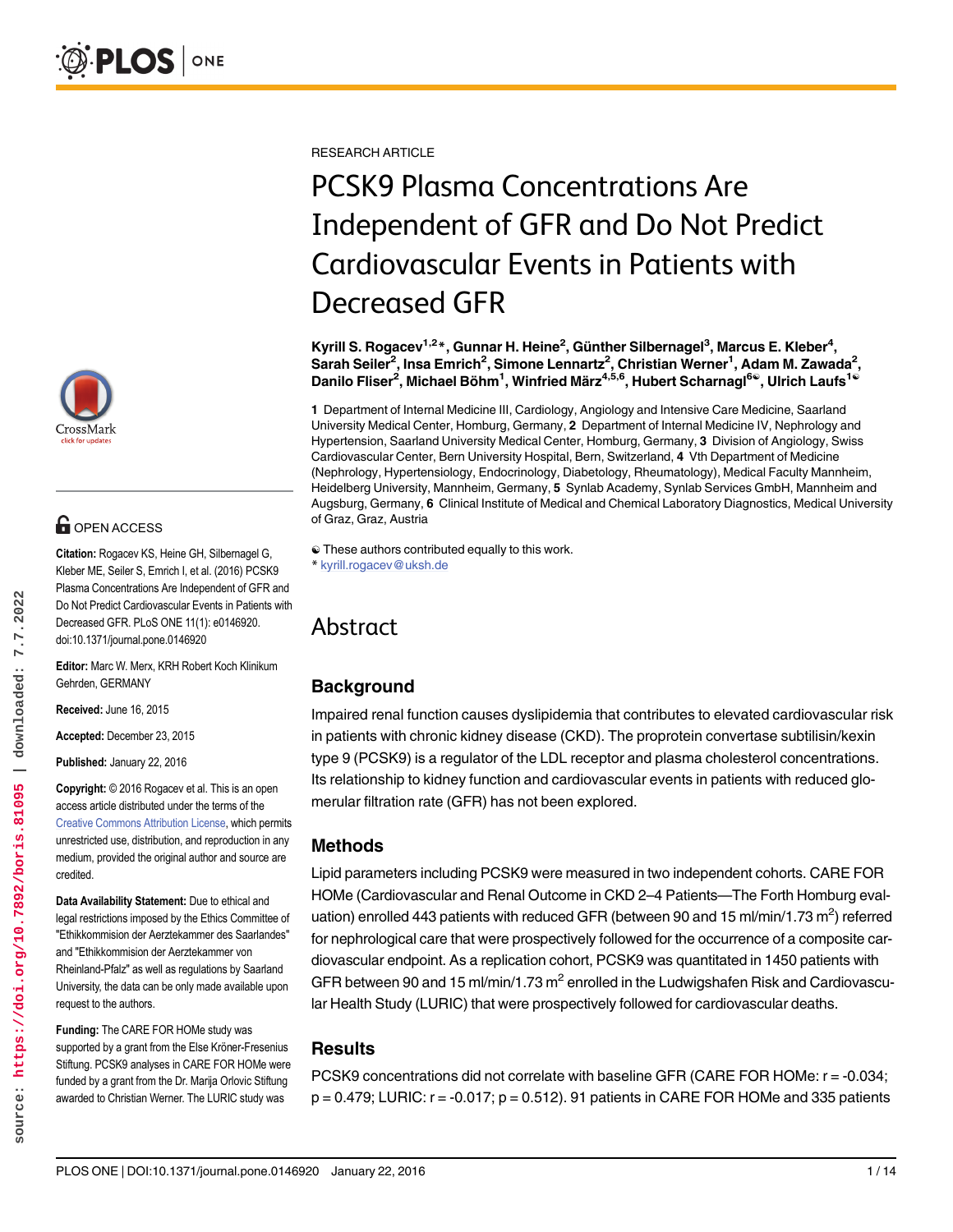

supported by a grant from the Jubiläumsfond der Oesterreichischen Nationalbank (No. 14219 to H.S.). WM is employed at synlab Services GmbH, Augsburg, Germany, as a board licensed specialist for laboratory medicine. The funders had no role in study design, data collection and analysis, decision to publish, or preparation of the manuscript.

Competing Interests: WM is employed with synlab Services GmbH, Augsburg, Germany. This does not alter the authors' adherence to PLOS ONE policies on sharing data and materials.

in LURIC reached an endpoint during a median follow-up of 3.0 [1.8–4.1] years and 10.0 [7.3–10.6] years, respectively. Kaplan-Meier analyses showed that PCSK9 concentrations did not predict cardiovascular events in either cohort [CARE FOR HOMe ( $p = 0.622$ ); LURIC  $(p = 0.729)$ ]. Sensitivity analyses according to statin intake yielded similar results.

#### Conclusion

In two well characterized independent cohort studies, PCSK9 plasma levels did not correlate with kidney function. Furthermore, PCSK9 plasma concentrations were not associated with cardiovascular events in patients with reduced renal function.

#### Introduction

Patients with decreased glomerular filtration rate (GFR) are at high risk for cardiovascular (CV) events [1]. Their elevated CV risk is caused by a complex interplay of non-traditional risk factors, such as inflammation [2], dysregulated calcium-phosphate metabolism [3] and traditional risk factors such as dyslipidemia and hypertension [4]. Dyslipidemia in patients with impaired renal function is characterized by qualitative changes in cholesterol homeostasis [5] and reverse cholesterol transport  $[6]$ , and quantitative changes of lipid parameters [7]. Progressive kidney function loss is accompanied by a rise of triglycerides and VLDL-cholesterol (VLDL-C); at the same time total cholesterol, HDL-cholesterol (HDL-C) and LDL-cholesterol (LDL-C) decrease [7]. Specifically, baseline mean LDL-C in the large statin trials in chronic kidney disease (CKD) patients were in the relatively low range of  $100-120$  mg/dl  $[8-10]$ . The underlying mechanisms of CKD associated dyslipidemia and especially the reason for low LDL-C serum concentrations are not fully understood.

Hepatic uptake of LDL-C by the LDL receptor is the major route of LDL clearance from the blood. In the last decade a new, central regulator of LDL receptor expression, namely proprotein convertase subtilisin/kexin type 9 (PCSK9), has been identified (as reviewed in [11]). PCSK9 facilitates LDL receptor degradation and inhibits the receptor's recycling to the membrane. Gainof-function mutations of PCSK9 have been linked with elevated LDL-C whereas loss-of-function mutations are tied to low LDL-C and reduced CV risk. Thus, PCSK9 has become a promising drug target in CV medicine with several drug development programs currently underway. As evidenced by the statin trials in hemodialysis patients (4D and AURORA) [\[9,](#page-12-0)10] and other trials aiming to improve CV prognosis [12], patients with chronic kidney disease differ from other individuals with high CV risk. The reasons for this difference are not fully understood. In this respect it is unknown whether kidney function affects PCSK9 levels. In addition, it is not known whether PCSK9 levels correlate with CV risk in patients with decreased GFR.

In the current study we therefore aimed to analyze the relationship between kidney function and PCSK9. Furthermore, we asked whether PCSK9 predicts CV risk in patients with decreased glomerular filtration rate. The results of the CARE FOR HOMe study (Cardiovascular and Renal Outcome in CKD 2–4 Patients—The Forth Homburg evaluation) were confirmed in the Ludwigshafen Risk and Cardiovascular Health Study (LURIC).

#### Materials and Methods

PCSK9 plasma concentrations were assessed in the CARE FOR HOMe (Cardiovascular and Renal Outcome in CKD 2–4 Patients—The Forth Homburg evaluation) study. The results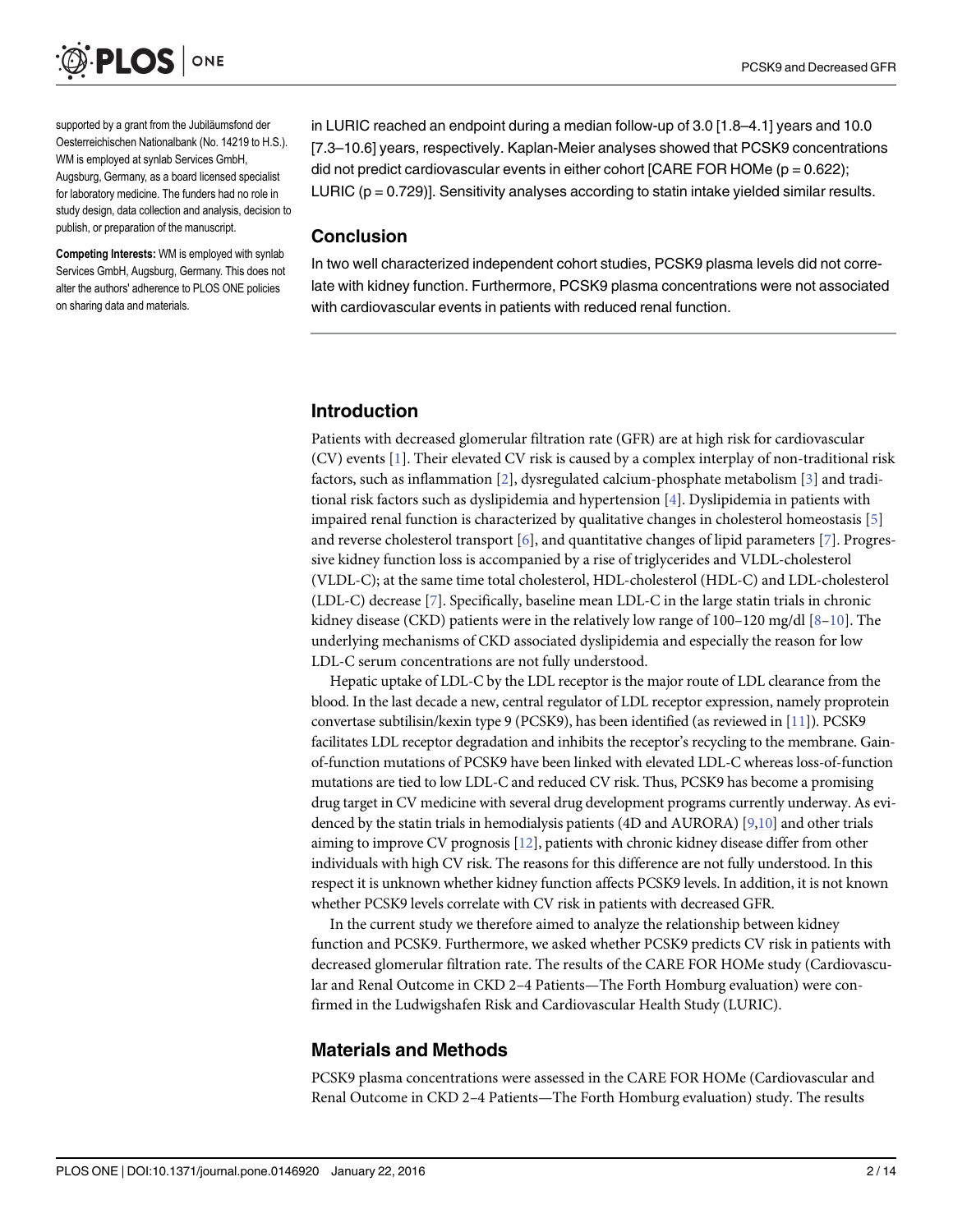were confirmed in the LURIC study (Ludwigshafen Risk and Cardiovascular Health Study). Both studies were conducted in accordance with the Declaration of Helsinki.

### Study description–CARE FOR HOMe

The CARE FOR HOMe study is an ongoing, prospective cohort study in CKD patients which aims to characterize cardio-renal interactions [13–15]. Recruitment started in September 2008 with an average recruitment rate of 100 patients per year. Study participants were referred for nephrological care to the outpatient clinic of the Department of Internal Medicine IV of Saarland University Medical Centre. Patients with CKD GFR categories 2–4, corresponding to a glomerular filtration rate (GFR) between 90 and 15 ml/min/1.73  $\text{m}^2$ , were invited to participate. Unstable clinical status (active malignancy, systemic infection), acute kidney injury and intake of immunosuppressant drugs were defined as exclusion criteria.

Information on co-morbidity was gathered by a standardized questionnaire and confirmed by chart review. Pre-existent cardiovascular disease was defined as a history of myocardial infarction, coronary artery angioplasty / stenting / bypass surgery, major stroke, carotid endarterectomy / stenting, nontraumatic lower extremity amputation, or lower limb artery angioplasty / stenting / bypass surgery. Patients with self-reported or physician-reported diabetes mellitus, with a fasting blood glucose level of  $>126$  mg/dl and / or with current use of hypoglycemic medication, were defined as diabetic. Patients were categorized as active smokers if they were current smokers or had stopped smoking < 1 month before entry into the study.

Blood pressure was measured after 5 mins of rest with an automated blood pressure recording apparatus (GE Carescape DINAMAP V100; GE Healthcare). Body mass index (BMI) was calculated as weight (kg)/[height  $(m)]<sup>2</sup>$ .

The local Ethics Committee (Ethikkommision der Aerztekammer des Saarlandes for CARE FOR HOMe and Ethikkommision der Aerztekammer von Rheinland-Pfalz) approved the study and all participants gave their written informed consent.

#### Laboratory measurements in CARE FOR HOMe

In CARE FOR HOMe participants, we obtained blood samples after an overnight fast. All routine laboratory measurements in CARE FOR Home were performed at the core facility for Clinical Chemistry and Laboratory Medicine of Saarland University Medical Centre. Fasting PCSK9 concentrations were measured by enzyme-linked immunosorbent assay using the Circulex Human PCSK9 ELISA Kit (CY-8079, CycLex, Japan) in diluted (1:100) fasting plasma samples according to the manufacturer's instructions. A seven-point standard curve (range 0.16 to 10 ng/ml) was created using lyophilized human PCSK9.

#### End-points in CARE FOR HOMe

All CARE FOR HOMe patients were invited annually for follow-up examinations. The composite CV end-point was defined as the first occurrence of any of the following: acute myocardial infarction; surgical or interventional coronary / cerebrovascular / peripheral-arterial revascularization; stroke with symptoms  $\geq$  24 hours, amputation above the ankle; or death of any cause. Myocardial infarction was defined according to the Joint ESC/ACCF/AHA/WHF task force consensus criteria.[16] Outcome adjudication was performed by two physicians blinded to baseline PCSK9 levels. In case of disagreement, a third physician gave an assessment blinded to those of the previous two doctors. For all events confirmatory medical documentation was obtained. This outcome adjudication process has been described previously.[17]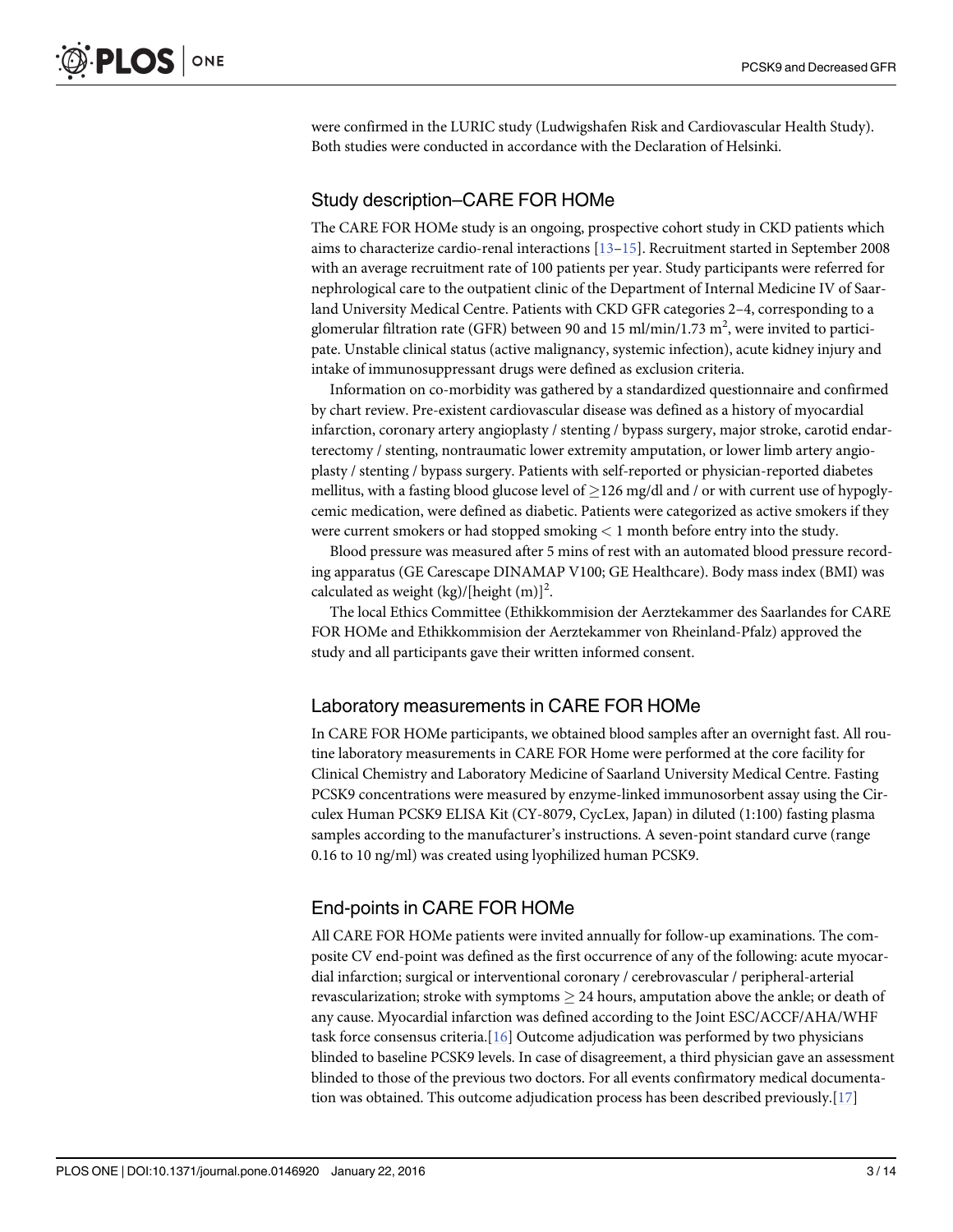### Study description–LURIC

Methods and the study population of LURIC have been described in detail earlier.[18] The LURIC study included 3,316 patients referred for coronary angiography between 1997 and 2000 at a tertiary care centre in south-western Germany. Clinical indications for angiography were chest pain or a positive non-invasive stress test suggestive of myocardial ischemia. To limit clinical heterogeneity, individuals suffering from acute illnesses other than acute coronary syndrome, chronic non-cardiac diseases and a history of malignancy within the five past years were excluded. Study participants were followed-up for a median of 10 years. 1462 LURIC participants had PCSK9 measurements and a GFR between 90 and 15 ml/min/1.73 $m<sup>2</sup>$  estimated by the MDRD formula corresponding to the GFR inclusion criterion of CARE FOR HOMe. Of those, 1450 had complete data on vital status and causes of death.

#### Laboratory measurements in LURIC

Fasting blood samples were collected in the early morning with patients in the supine position. Routine laboratory parameters were measured on a daily basis as previously described $[18]$ . The lipoproteins were separated using a combined ultracentrifugation–precipitation method (βquantification). Cholesterol and triglycerides were measured with enzymatic reagents from WAKO (Neuss, Germany) on a WAKO 30 R analyser. Apolipoproteins A-I, and B were measured by turbidimetry (Rolf-Greiner Biochemica, Flacht, Germany). Creatinine was measured with the Jaffé method on a Hitachi 717 analyzer (Roche Diagnostics, Mannheim, Germany). The CRP concentrations were determined using immunonephelometry (N High Sensitivity CRP, Dade Behring, Marburg, Germany). Total PCSK9 was measured using the Quantikine Human PCSK9 sandwich immunoassay (R&D, Minneapolis, MN, USA).

#### Endpoints in LURIC

Information on vital status was obtained from local registries No patient was lost to follow-up. Causes of death were determined using death certificates. Patients were classified into those who died of cardiovascular versus those who died of non-cardiovascular causes. Cardiovascular death included sudden death, fatal myocardial infarction, death due to congestive heart failure, death immediately after intervention to treat coronary heart disease (CHD), fatal stroke, and other causes of death due to CHD. In LURIC STEMI was diagnosed if typical ECG changes were present along with prolonged chest pain, refractory to sublingual nitrates and / or enzyme or troponin T elevations ( $>0.1$  mg/L). Non-ST elevation MI (NSTEMI) was diagnosed, if symptoms and/or troponin T criteria were met without STEMI ECG criteria. This classification was performed independently by two experienced clinicians who were blinded to the study participants. In the case of disagreement or uncertainty, a decision was made by one of the LURIC study principal investigators (W.M.). The adjudication process has been described previously. [19]

#### Statistical analysis applied in CARE FOR HOMe and LURIC

Data management and statistical analysis were performed using PASW Statistics 22 (SPSS, Inc., Chicago, Illinois). Two-sided p values < 0.05 were considered significant.

For clinical data, categorical variables are presented as percentages of patients and were compared using chi-square or Fisher's exact tests, as appropriate. Continuous data are expressed as median and interquartile range and compared using Mann-Whitney U test for two independent samples or Kruskal-Wallis test for more than two independent samples, followed by Jonckheere-Terpstra test for trend. The associations between continuous variables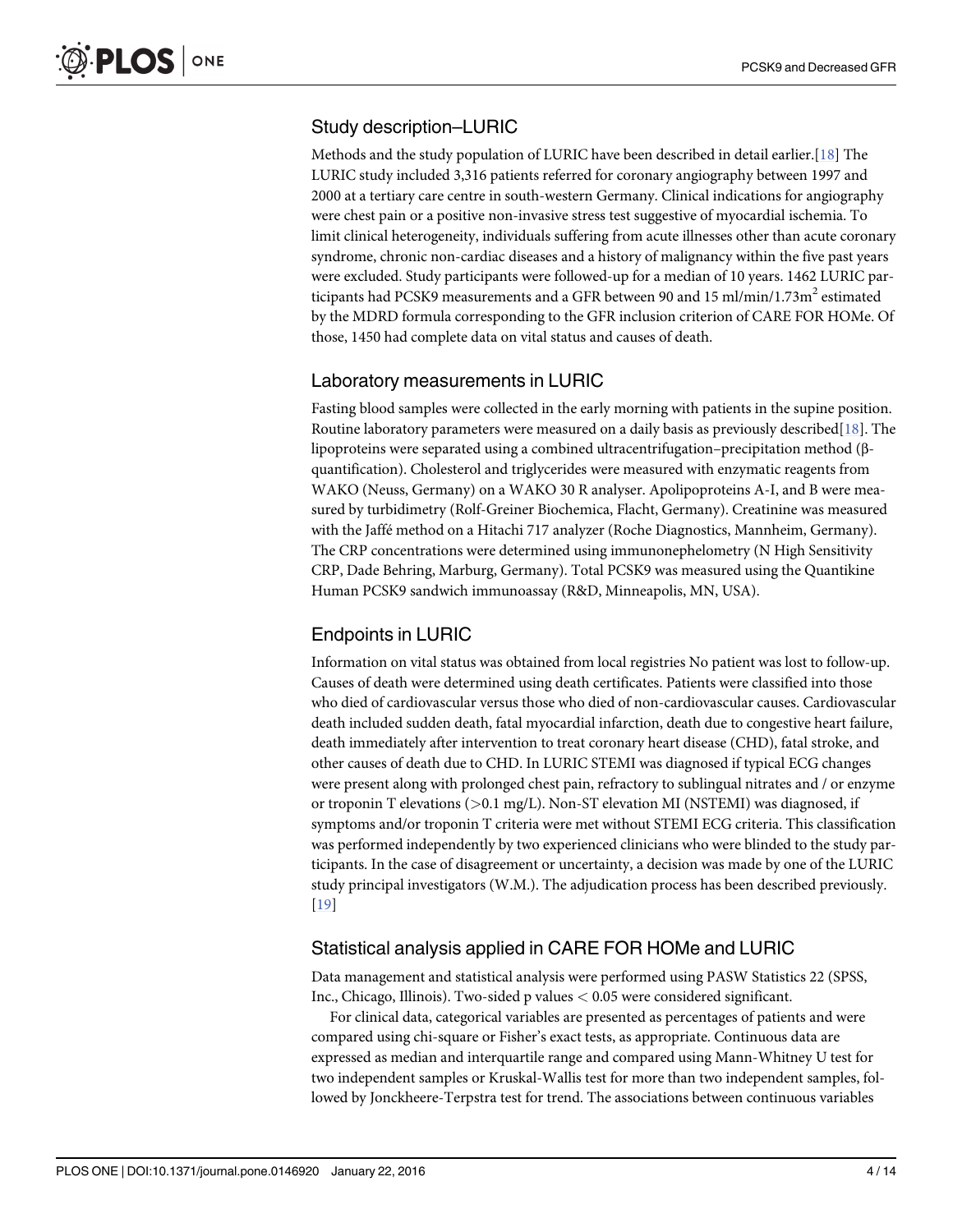|                                   | <b>Total Cohort</b> | 1 <sup>st</sup> Tertile | 2 <sup>nd</sup> Tertile | 3 <sup>rd</sup> Tertile | p-value |
|-----------------------------------|---------------------|-------------------------|-------------------------|-------------------------|---------|
|                                   | $N = 443$           | $N = 147$               | $N = 149$               | $N = 147$               |         |
| Gender (men)                      | 265 (60%)           | 101 (69%)               | 86 (58%)                | 78 (53%)                | 0.019   |
| <b>Prevalent CVD (yes)</b>        | 135 (30%)           | 42 (29%)                | 42 (28%)                | 51 (35%)                | 0.396   |
| Smoking (yes)                     | 44 (10%)            | 15 (10%)                | 13(9%)                  | 16(11%)                 | 0.817   |
| Diabetes (yes)                    | 168 (38%)           | 52 (35%)                | 57 (38%)                | 59 (40%)                | 0.698   |
| Age (years)                       | 67.7 [57.0-74.3]    | 67.7 [55.7-74.4]        | 59.6 [69.8-74.5]        | 65.1 [55.9-73.9]        | 0.266   |
| BMI ( $kg/m2$ )                   | 29.8 [26.1-33.1]    | 29.2 [25.3-32.7]        | 29.7 [25.7-33.4]        | 30.5 [27.1-33.4]        | 0.035   |
| Mean BP (mmHg)                    | 108 [99-118]        | 108 [101-119]           | 109 [98-120]            | 108 [100-116]           | 0.756   |
| GFR (ml/min/1.73 m <sup>2</sup> ) | 46.1 [33.4-56.7]    | 46.7 [35.3-57.4]        | 46.2 [33.2-57.5]        | 43.4 [32.2-54.6]        | 0.410   |
| UAE (mg/g creatinine)             | $35[8 - 193]$       | 34 [9-149]              | $32$ [7-181]            | 41 [8-254]              | 0.888   |
| PCSK9 (ng/ml)                     | 343 [270-413]       | 246 [215-270]           | 343 [323-366]           | 471 [413-534]           | < 0.001 |
| <b>Total Cholesterol (mg/dl)</b>  | 188 [162-219]       | 185 [162-209]           | 189 [159-224]           | 195 [166-221]           | 0.243   |
| HDL Cholesterol (mg/dl)           | 48 [39-61]          | 47 [38-61]              | 49 [41-64]              | 48 [40-59]              | 0.620   |
| LDL Cholesterol (mg/dl)           | 114 [90-138]        | 114 [89-135]            | 116 [93-141]            | 113 [89-140]            | 0.674   |
| Triglycerides (mg/dl)             | 135 [97 - 190]      | 116 [88 - 164]          | 137 [106 - 200]         | 156 [107 - 232]         | < 0.001 |
| Apo A-I (mg/dl)                   | 161 [142-185]       | 156 [137-182]           | 161 [144-186]           | 165 [148-188]           | 0.049   |
| Apo B (mg/dl)                     | 97 [82-115]         | 94 [79-110]             | 98 [80-114]             | 100 [86-117]            | 0.118   |
| hsCRP (mg/l)                      | $2.7$ [1.2 - 5.3]   | $2.7$ [1.1 - 5.4]       | $2.6$ [1.2 - 5.1]       | $3.0$ [1.2 - 5.6]       | 0.795   |
| Statin (yes)                      | 216 (49 %)          | 48 (33%)                | 79 (53%)                | 89 (61%)                | < 0.001 |

#### Table 1. Baseline characteristics of CARE FOR HOMe participants stratified by PCSK9 tertiles.

CVD: cardiovascular disease; BMI: body mass index; BP: blood pressure; GFR: glomerular filtration rate; UAE: urinary albumin excretion; PCSK9: proprotein convertase subtilisin/kexin type 9; Apo A-I, B: apolipoprotein A, B; hsCRP: high-sensitivity C-reactive protein. Data are presented as numbers (percentages) or median and interquartile range as appropriate.

doi:10.1371/journal.pone.0146920.t001

were assessed using Spearman correlation testing. Patients were divided into 3 equally sized groups (tertiles) according to their levels of PCSK9. Kaplan-Meier survival curves were used to compare event-free survival (i.e., time until first occurrence of the composite endpoint) between groups. The log-rank test was used to test the hypothesis that at least one of the survival curves differs from the others. In CARE FOR HOMe Cox proportional hazard models were calculated to analyze the relationship of lipid parameters (PCSK9, total cholesterol, Apo A-I, Apo B) with event-free survival after adjustment for GFR, age, mean BP, gender, prevalence of CV disease, diabetes mellitus and statin intake; in LURIC Cox proportional models were built with baseline variables differing between those participants with an event compared to those without an event (gender, prevalent cardiovascular disease, smoking, diabetes mellitus, age, BMI, systolic blood pressure, GFR, apo A-I and hsCRP).

#### **Results**

#### PCSK9 concentrations and baseline characteristics

Baseline characteristics of CARE FOR HOMe participants according to tertiles of PCSK9 are summarized in Table 1.

In the entire cohort, PCSK9 levels weakly correlated with BMI ( $r = 0.125$ ;  $p = 0.008$ ), total cholesterol (r = 0.102; p = 0.031), triglycerides (r = 0.190; p < 0.001), Apo A-I (r = 0.149;  $p = 0.002$ ) and Apo B ( $r = 0.114$ ;  $p < 0.018$ ), but not with LDL cholesterol ( $r = 0.051$ ;  $p = 0.287$ ) or GFR (r = -0.034;  $p = 0.479$ ; Fig 1).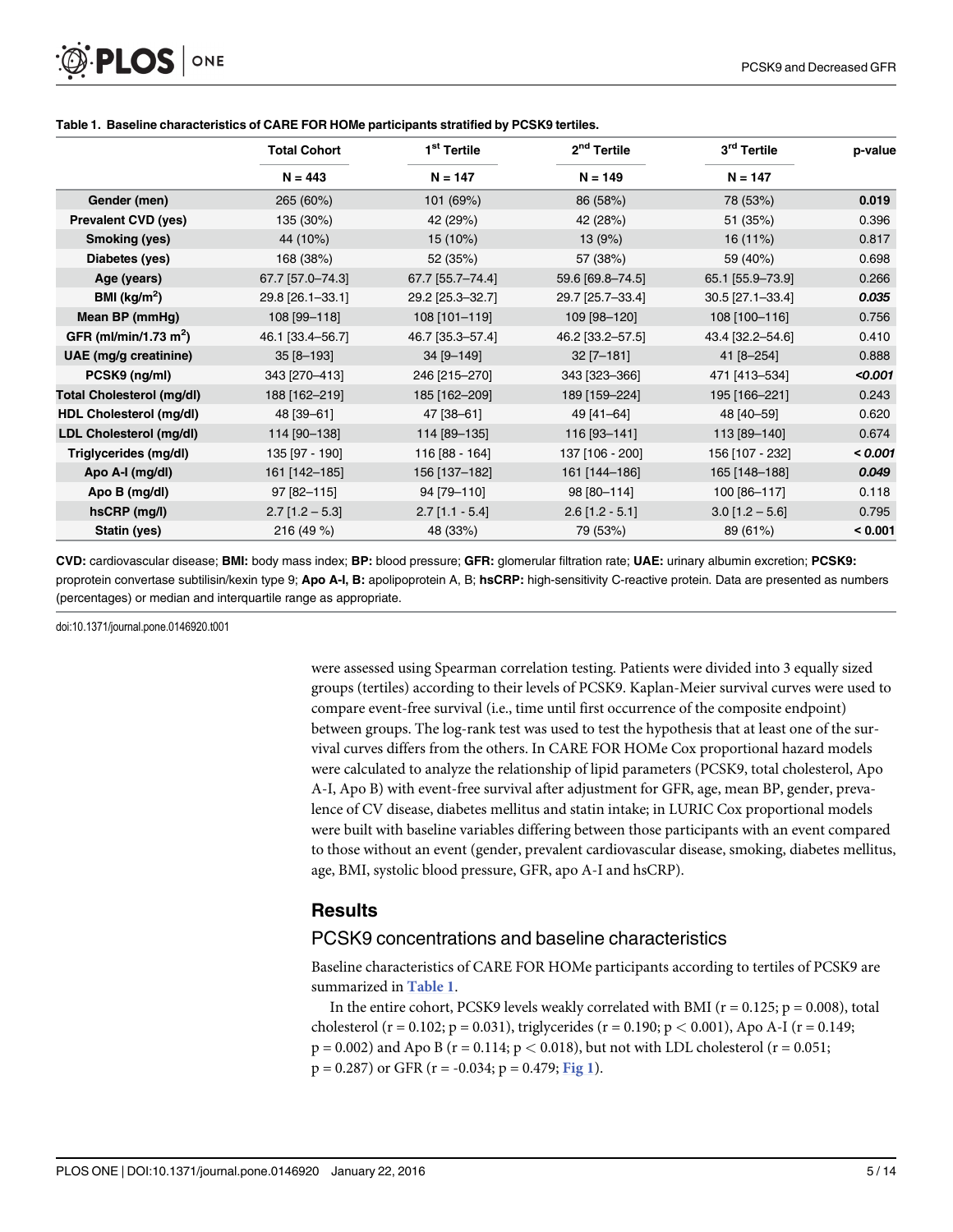

Fig 1. Correlation between PCSK9 and estimated glomerular filtration rate (GFR) assessed by Spearman test.

#### Characteristics according to statin intake across categories of kidney function

216 (49%) out of 443 patients were taking statins. Patients were stratified according to statin intake across GFR categories. In statin users vs. non-statin users, the proportion of patients with prevalent CV disease was higher (100/216 vs 35/227; p<0.001) whereas no difference was found regarding gender distribution (men:  $131/216$  vs  $134/227$ ;  $p = 0.771$ ), diabetic status (diabetics:  $91/216$  vs  $77/227$ ; p = 0.079) and smoking status  $(20/216$  vs  $24/227$ ; p = 0.751). Statin users in comparison to statin non-users were significantly older  $(67.9 \pm 10.2 \text{ vs } 62.4 \pm 13.8 \text{ yrs})$ p<0.001) and had significantly lower GFR (43.6  $\pm$  15.0 vs 46.9  $\pm$  16.7 ml/min/1.73 m<sup>2</sup>; p = 0.031). The other characteristics of the two subgroups were similar. PCSK9 levels did not differ across GFR categories in statin users (p for trend = 0.350) and statin non-users (p for trend =  $0.292$ ) as shown in Fig 2.

However, within each GFR category statin users had higher PCSK9 concentrations compared to statin non-users (GFR 15–29 ml/min/1.73 m<sup>2</sup>: p = 0.031; GFR 30–44 ml/min/1.73 m<sup>2</sup>:  $p = 0.170$ ; GFR 45–59 ml/min/1.73 m<sup>2</sup>:  $p < 0.001$ ; GFR 60–90 ml/min/1.73 m<sup>2</sup>:  $p = 0.001$ ).

#### Clinical follow-up in CARE FOR HOMe

Median follow-up time was 3.0 [1.8–4.1] years, during which 91 patients reached the primary end-point. Characteristics of patients according event status are summarized in Table 2. No patient was lost to follow-up. We analyzed the relationship between PCSK9 and CV outcome by Kaplan-Meier analysis, demonstrating no significant association between tertiles of PCSK9 and CV outcome (Fig 3).

Kaplan-Meier analyses of the subgroups with and without statin treatment were performed separately; in these sensitivity analyses consistently with the overall cohort no association between tertiles of PCSK9 (statin users:  $p = 0.367$ ; statin non-users:  $p = 0.834$ ) and outcome was seen.

Finally, in multivariate analyses we adjusted for confounders, including lipid parameters (log PCSK9, total cholesterol, Apo A-I, Apo B), GFR, traditional CV risk factors (age, sex,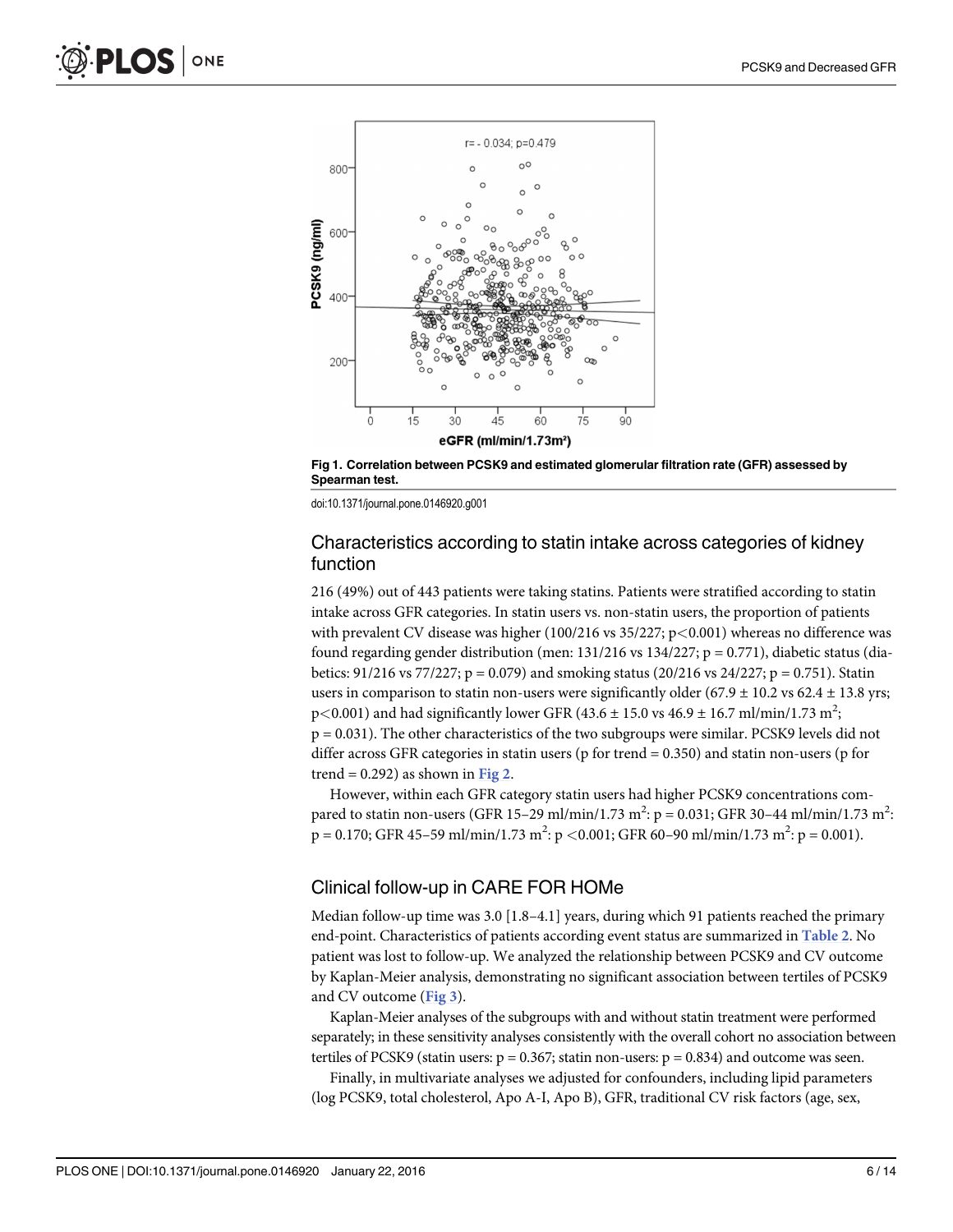



#### Table 2. Baseline characteristics stratified by event status.

|                                   | <b>Total Cohort</b> | No Event         | Event            | p-value |
|-----------------------------------|---------------------|------------------|------------------|---------|
|                                   | $N = 443$           | $N = 352$        | $N = 91$         |         |
| Gender (men)                      | 265 (60%)           | 201 (57%)        | 64 (70%)         | 0.023   |
| <b>Prevalent CVD (yes)</b>        | 135 (30%)           | 78 (22%)         | 57 (63%)         | < 0.001 |
| Smoking (yes)                     | 44 (10%)            | 33(9%)           | 11(12%)          | 0.435   |
| Diabetes (yes)                    | 168 (38%)           | 122 (35%)        | 46 (51%)         | 0.007   |
| Age (years)                       | 67.7 [57.0-74.3]    | 65.5 [55.2-73.7] | 72.7 [66.4-77.3] | < 0.001 |
| BMI ( $\text{kg/m}^2$ )           | 29.8 [26.1-33.1]    | 30.0 [26.2-33.4] | 28.8 [26.0-32.6] | 0.143   |
| Mean BP (mmHg)                    | 108 [99-118]        | 109 [101-119]    | 104 [91-115]     | 0.002   |
| GFR (ml/min/1.73 m <sup>2</sup> ) | 46.1 [33.4-56.7]    | 47.9 [36.8-58.7] | 34.3 [26.0-45.2] | < 0.001 |
| UAE (mg/g creatinine)             | 35 [8-193]          | $27$ [7-157]     | 80 [22-315]      | 0.001   |
| PCSK9 (ng/ml)                     | 343 [270-413]       | 349 [269-421]    | 330 [272-409]    | 0.316   |
| <b>Total Cholesterol (mg/dl)</b>  | 188 [162-219]       | 195 [167-223]    | 171 [150-195]    | < 0.001 |
| HDL Cholesterol (mg/dl)           | 48 [39-61]          | 49 [41-63]       | 44 [36-53]       | 0.001   |
| LDL Cholesterol (mg/dl)           | 114 [90-138]        | 116 [93-140]     | 100 [82-123]     | 0.001   |
| Triglycerides (mg/dl)             | 135 [97-190]        | 135 [96-195]     | 132 [97-183]     | 0.632   |
| Apo A-I (mg/dl)                   | 161 [142-185]       | 165 [146-189]    | 148 [132-165]    | < 0.001 |
| Apo B (mg/dl)                     | 97 [82-115]         | 99 [83-116]      | 92 [78-105]      | 0.008   |
| hsCRP (mg/l)                      | $2.7$ [1.2-5.3]     | $2.6$ [1.1-4.8]  | $3.9$ [1.6-9.6]  | 0.003   |
| Statin (yes)                      | 216 (49%)           | 161 (46%)        | 55 (60%)         | 0.014   |

CVD: cardiovascular disease; BMI: body mass index; BP: blood pressure; GFR: glomerular filtration rate; UAE: urinary albumin excretion; PCSK9: proprotein convertase subtilisin/kexin type 9; Apo A-I, B:apolipoprotein A, B;hsCRP: high-sensitivity C-reactive protein. Data are presented as numbers (percentages) or median and interquartile range as appropriate.

doi:10.1371/journal.pone.0146920.t002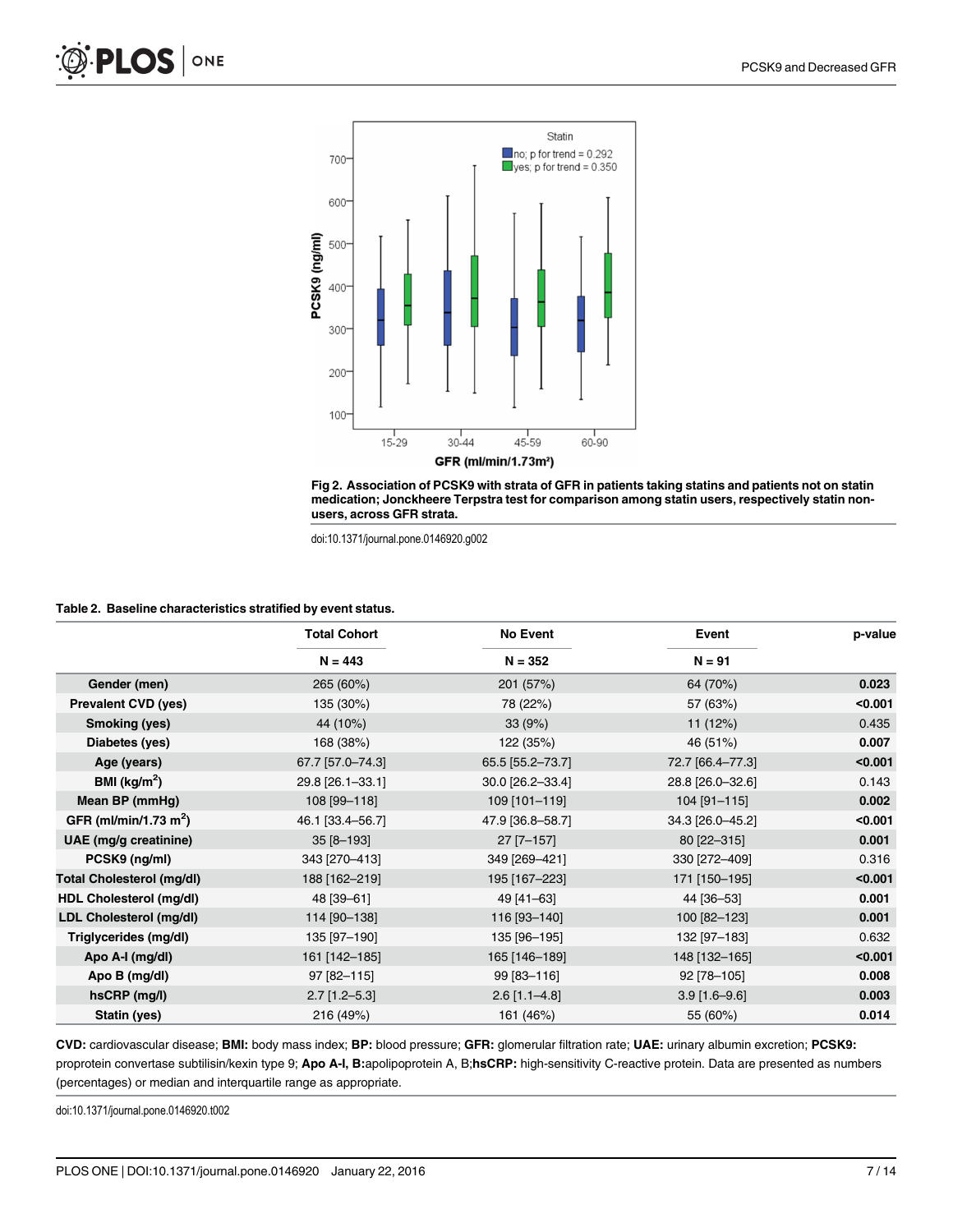

Fig 3. Association of tertiles of PCSK9 with cardiovascular outcome; Kaplan-Meier analysis followed by log-rank test.

prevalent CV disease) and statin intake; after full adjustment only GFR, age, prevalent CV disease and diabetes mellitus were independent predictors of CV outcome (Table 3).

#### Replication of the analysis in the LURIC cohort

Table 4 depicts the baseline characteristics of LURIC participants stratified by tertiles of PCSK9.

Among all 1450 patients analysed, PCSK9 levels correlated negligibly with Apo A-I  $(r = 0.092; p = <0.001)$ , triglycerides  $(r = 0.084; p < 0.001)$  and with HDL cholesterol  $(r = 0.061; p = 0.021)$  but not with total cholesterol  $(r = 0.006; p = 0.832)$ , LDL cholesterol  $(r = 0.061; p = 0.021)$  $-0.018$ ; p = 0.489), Apo B (r = 0.026; p = 0.321) or GFR (r =  $-0.017$ ; p = 0.512; Fig 4).

Table 3. Adjusted Cox regression analysis (different models) for cardiovascular events in CARE FOR HOMe.

|                                   | <b>HR Mod1</b> | 95% CI         | p-value | HR Mod2 | 95% CI         | p-value | <b>HR Mod3</b> | 95% CI         | p-value |
|-----------------------------------|----------------|----------------|---------|---------|----------------|---------|----------------|----------------|---------|
| GFR (ml/min/1.73 m <sup>2</sup> ) | 0.974          | (0.959, 0.989) | 0.001   | 0.972   | (0.957, 0.987) | < 0.001 | 0.972          | (0.957, 0.987) | < 0.001 |
| Age (years)                       | 1.045          | (1.022, 1.069) | < 0.001 | 1.031   | (1.007, 1.056) | 0.012   | 1.031          | (1.007, 1.056) | 0.012   |
| Log PCSK9                         | 0.570          | (0.121, 2.685) | 0.477   | 0.330   | (0.062, 1.751) | 0.193   | 0.333          | (0.060, 1.832) | 0.206   |
| Total-C (mg/dl)                   | 0.992          | (0.979, 1.004) | 0.176   | 0.994   | (0.982, 1.006) | 0.298   | 0.994          | (0.982, 1.006) | 0.307   |
| Apo A-I (mg/dl)                   | 0.990          | (0.980, 1.000) | 0.041   | 0.996   | (0.987, 1.006) | 0.470   | 0.997          | (0.987, 1.006) | 0.483   |
| Apo B (mg/dl)                     | 1.004          | (0.984, 1.024) | 0.729   | 1.003   | (0.984, 1.022) | 0.748   | 1.003          | (0.984, 1.022) | 0.745   |
| Mean BP (mmHg)                    | 0.994          | (0.979, 1.009) | 0.411   | 0.986   | (0.971, 1.001) | 0.072   | 0.986          | (0.971, 1.001) | 0.072   |
| Gender (male)                     |                |                |         | 1.310   | (0.811, 2.115) | 0.269   | 1.311          | (0.811, 2.117) | 0.269   |
| <b>Prevalent CVD (yes)</b>        |                |                |         | 3.069   | (1.934, 4.870) | < 0.001 | 3.078          | (1.910, 4.961) | < 0.001 |
| Diabetes mellitus (yes)           |                |                |         | 1.616   | (1.053, 2.479) | 0.028   | 1.617          | (1.053, 2.485) | 0.028   |
| Statin (yes)                      |                |                |         |         |                |         | 0.988          | (0.606, 1.609) | 0.960   |

GFR: glomerular filtration rate; PCSK9: proprotein convertase subtilisin/kexin type 9; Total-C: total cholesterol; ApoA- I, B: apoliporotein A, B; Mean BP: mean blood pressure; CVD: cardiovascular disease. Model 1 includes GFR, age, PCSK9, total cholesterol, Apo A-I, Apo B and mean BP. Model 2 adjusts for the variables of model 1 and for gender, prevalent CVD and diabetes mellitus. Model 3 adjusts for variables of model 2 and for statin intake.

doi:10.1371/journal.pone.0146920.t003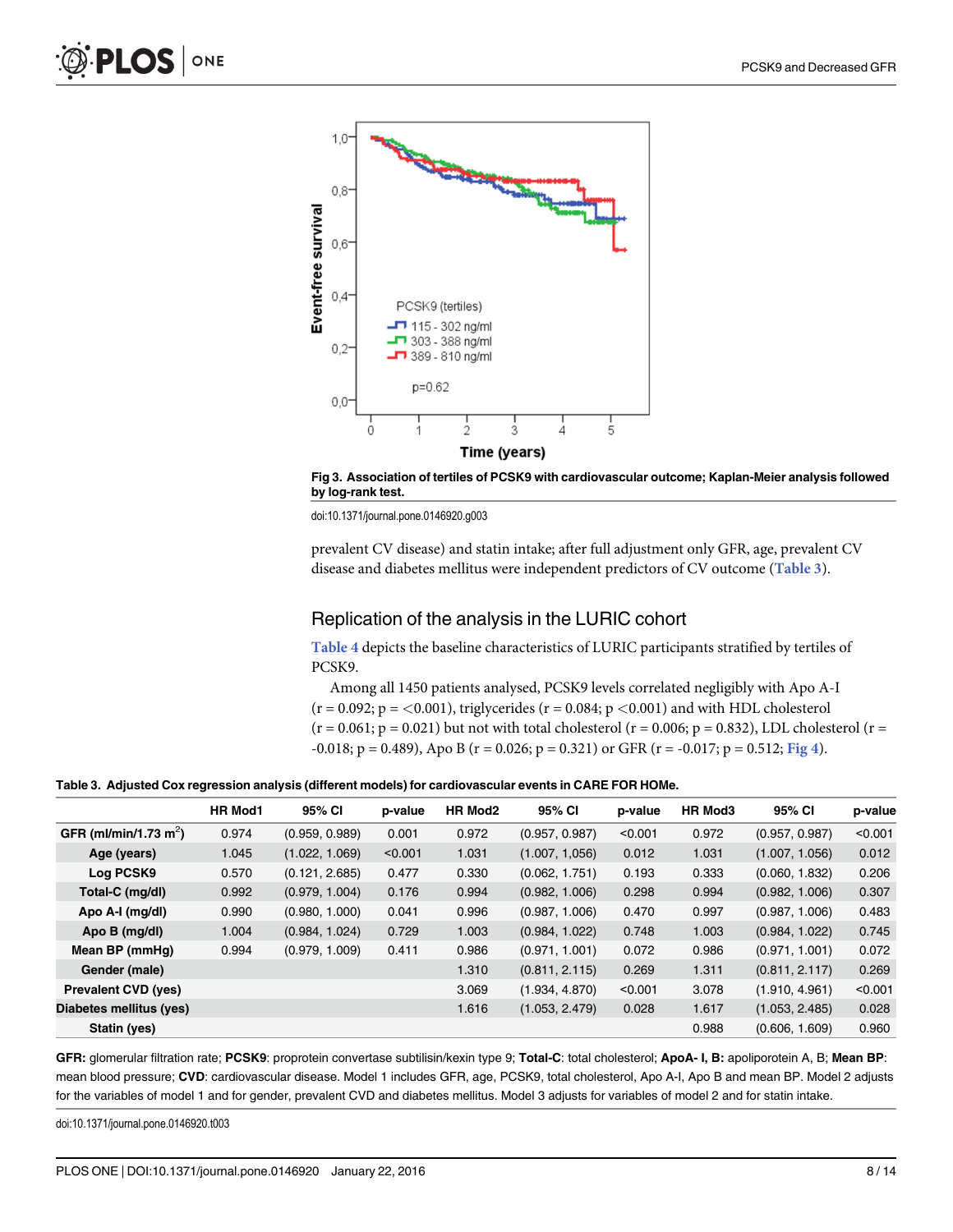

|                                   | <b>Total Cohort</b> | 1 <sup>st</sup> Tertile | 2 <sup>nd</sup> Tertile | 3rd Tertile      | p-value |
|-----------------------------------|---------------------|-------------------------|-------------------------|------------------|---------|
|                                   | $N = 1450$          | $N = 498$               | $N = 470$               | $N = 482$        |         |
| Gender (men)                      | 925 (64%)           | 362 (73%)               | 295 (63%)               | 268 (56%)        | < 0.001 |
| <b>Prevalent CVD (yes)</b>        | 994 (69%)           | 312 (63%)               | 338 (72%)               | 344 (71%)        | 0.002   |
| Smoking (yes)                     | 206 (14%)           | 76 (15%)                | 69 (15%)                | 61(13%)          | 0.043   |
| Diabetes (yes)                    | 637 (44%)           | 206 (41%)               | 201 (43%)               | 230 (48%)        | 0.111   |
| Age (years)                       | 67.0 [59.5-72.5]    | 66.4 [58.6-71.7]        | 67.4 [60.0-72.9]        | 66.9 [59.9-72.5] | 0.105   |
| BMI ( $kg/m2$ )                   | 27.0 [24.7-29.7]    | 26.7 [24.7-29.4]        | 27.0 [24.8-29.9]        | 27.4 [24.6-29.8] | 0.497   |
| Systolic BP (mmHg)                | 143 [127-159]       | 143 [126-159]           | 144 [129-158]           | 142 [126-161]    | 0.708   |
| Diastolic BP (mmHg)               | 81 [73-88]          | 82 [74-90]              | 80 [73-89]              | 81 [73-87]       | 0.302   |
| GFR (ml/min/1.73 m <sup>2</sup> ) | 74.7 [65.0-81.3]    | 76.5 [65.0-82.3]        | 73.5 [64.9-80.5]        | 74.8 [65.1-81.0] | 0.155   |
| PCSK9 (ng/ml)                     | 208 [161-264]       | 146 [123-163]           | 208 [193-223]           | 291 [264-334]    | < 0.001 |
| Total Cholesterol (mg/dl) (mg/dl) | 189 [165-215]       | 188 [166-215]           | 190 [165-216]           | 189 [163-215]    | 0.646   |
| HDL Cholesterol (mg/dl)           | $37$ [31-45]        | $37$ [31-44]            | $38[31-45]$             | $38$ [31-45]     | 0.171   |
| LDL Cholesterol (mg/dl)           | 112 [91-135]        | 113 [93-135]            | 112 [89-135]            | 110 [89-135]     | 0.833   |
| Triglycerides (mg/dl)             | 150 [112-202]       | 140 [109-192]           | 149 [110-196]           | 159 [117-214]    | 0.001   |
| Apo A-I (mg/dl)                   | 127 [113-144]       | 124 [111-141]           | 127 [113-147]           | 129 [114-146]    | 0.008   |
| Apo B (mg/dl)                     | 103 [87-118]        | 102 [86-117]            | 103 [88-118]            | 103 [87-120]     | 0.278   |
| hsCRP (mg/l)                      | $3.7$ [1.5-9.0]     | $3.7$ [1.5-8.4]         | $3.7$ [1.3-9.1]         | $3.7$ [1.5-9.6]  | 0.501   |
| Statin (yes)                      | 721 (50%)           | 164 (33%)               | 235 (50%)               | 322 (67%)        | < 0.001 |

#### Table 4. Baseline characteristics of LURIC participants stratified by PCSK9 tertiles.

CVD: cardiovascular disease; BMI: body mass index; BP: blood pressure; GFR: glomerular filtration rate; PCSK9: proprotein convertase subtilisin/kexin type 9; Apo A-I, B: apolipoprotein A, B; hsCRP: high-sensitivity C-reactive protein. Data are presented as numbers (percentages) or median and interquartile range as appropriate. P-Values in italics are significant by Jonckheere-Terpstra test for trend.

doi:10.1371/journal.pone.0146920.t004

After stratification of the cohort by intake of statins, only weak associations between PCSK9 and total cholesterol ( $r = 0.106$ ;  $p = 0.004$ ), LDL cholesterol ( $r = 0.100$ ;  $p = 0.007$ ), Apo B  $(r = 0.107; p = 0.004)$ , HDL cholesterol  $(r = 0.102; p = 0.006)$ , Apo A-I  $(r = 0.126; p = 0.001)$ and triglycerides ( $r = 0.094$ ;  $p = 0.011$ ) were seen in patients ( $n = 729$ ) not on statins. However, no correlation between PCSK9 and GFR ( $r = 0.013$ ;  $p = 0.733$ ) was detectable in those patients not on statins.

In statin users (n = 721) no correlation between PCSK9 and total cholesterol ( $r = 0.058$ ;  $p = 0.119$ ), LDL cholesterol ( $r = 0.028$ ;  $p = 0.448$ ), Apo B ( $r = 0.046$ ;  $p = 0.215$ ), triglycerides  $(r = 0.041; p = 0.273)$  or GFR  $(r = -0.024; p = 0.528)$  was seen; only a weak association appeared between PCSK9 and HDL cholesterol ( $r = 0.093$ ;  $p = 0.012$ ) and Apo A ( $r = 0.142$ ;  $p < 0.001$ ), respectively.

During a median follow-up time of 10.0 [7.3–10.6] years 497 patients died, of whom 335 patients died from cardiovascular causes; Table 5 summarizes clinical characteristics according to event status. In Kaplan-Meier analysis, tertiles of PCSK9 were not associated with cardiovascular deaths ( $p = 0.729$ ; Fig 5).

Separate analyses stratified by statin intake did not yield different results (no statin:  $p = 0.772$ ; statin:  $p = 0.611$ ).

In multivariate Cox-Regression analysis (model adjusting for sex, presence of cardiovascular disease, smoking status, diabetes mellitus, age, BMI, systolic blood pressure, GFR, apolipoprotein A-I and C-reactive protein) male sex ( $p = 0.020$ ; HR 1.68, 95% CI: [1.024–1.332]), no prevalent cardiovascular disease (p = 0.002; HR 0.830, 95% CI: [0.736–0.936]), previous smoking (p = 0.019; HR 1.162, 95% CI [1.025–1.317]), diabetes mellitus (p <0.001; HR 1.425, 95%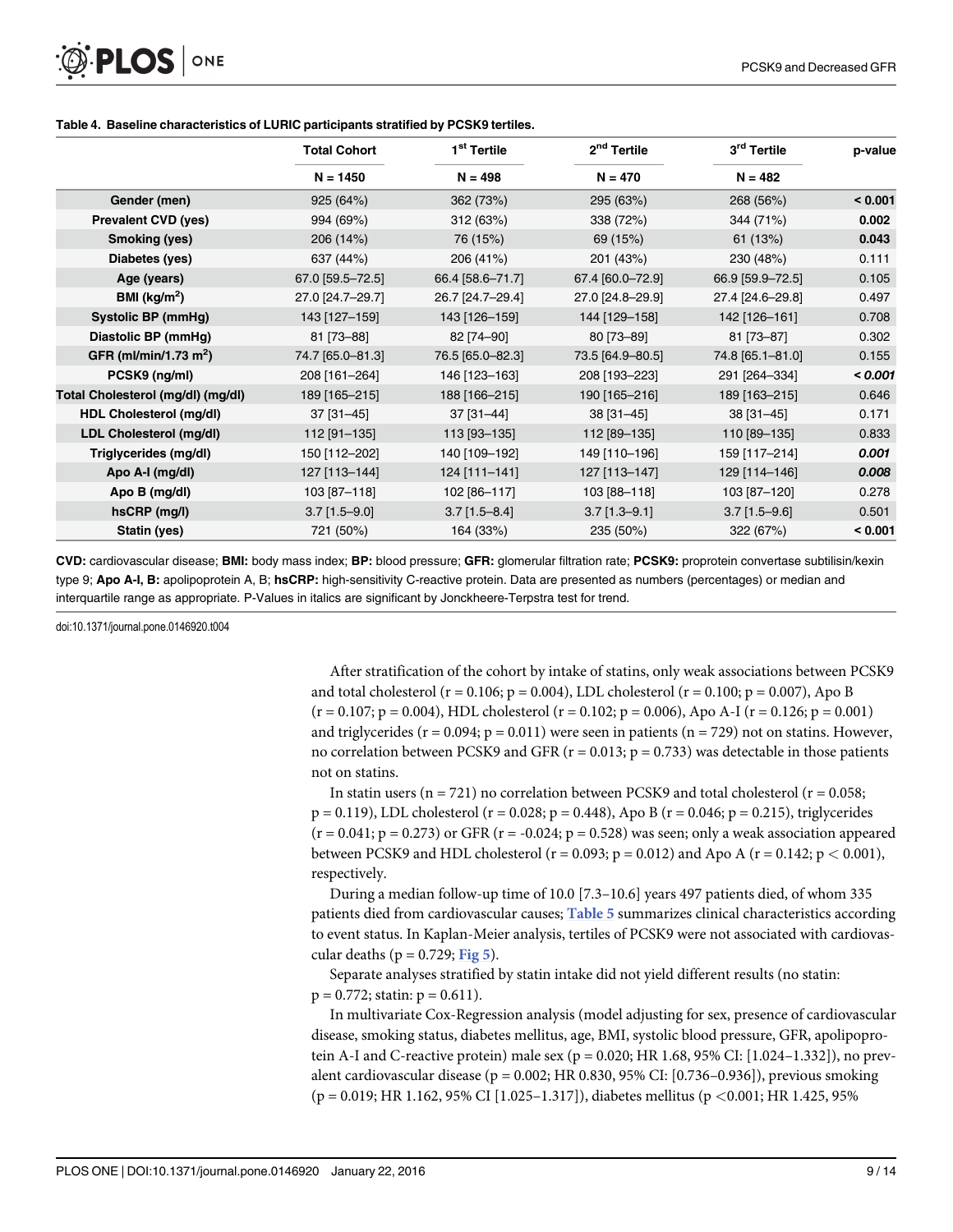

Fig 4. Correlation between PCSK9 and estimated glomerular filtration rate (GFR) assessed by Spearman test in LURIC participants.

CI: [1.278–1.589], age per year (p < 0.001; HR 1.024, 95% CI: [1.017–1.030]) and GFR per 1ml/min/1.73m<sup>2</sup> (p < 0.001; HR 0.987, 95%CI: [0.982-0.991]) predicted cardiovascular death. Taken together, results from the independent LURIC study fully support the results obtained in the CARE FOR HOMe study.

#### Table 5. Baseline characteristics of LURIC stratified by cardiovascular event status.

|                                   | <b>Total Cohort</b> | Alive            | <b>CV Death</b>  | Non CV Death     | p-value |
|-----------------------------------|---------------------|------------------|------------------|------------------|---------|
|                                   | $N = 1450$          | $N = 953$        | $N = 335$        | $N = 162$        |         |
| Gender (men)                      | 925 (64%)           | 588 (62%)        | 222 (66%)        | 115 (71%)        | 0.042   |
| <b>Prevalent CVD (yes)</b>        | 994 (69%)           | 609 (64%)        | 270 (81%)        | 115 (71%)        | < 0.001 |
| <b>Smoking (yes)</b>              | 206 (14%)           | 151 (16%)        | 30(9%)           | 25 (15%)         | 0.001   |
| Diabetes (yes)                    | 637 (44%)           | 344 (36%)        | 211 (63%)        | 82 (51%)         | < 0.001 |
| Age (years)                       | 67.0 [59.5-72.5]    | 64.1 [56.9-70.1] | 70.8 [66.0-75.8] | 72.1 [66.0-75.6] | < 0.001 |
| BMI ( $\text{kg/m}^2$ )           | 27.0 [24.7-29.7]    | 27.1 [24.8-29.8] | 26.7 [24.7-29.8] | 26.1 [24.2-29.0] | 0.046   |
| <b>Systolic BP (mmHg)</b>         | 143 [127-159]       | 141 [124-157]    | 147 [130-163]    | 145 [131-163]    | < 0.001 |
| Diastolic BP (mmHG)               | 81 [73-88]          | 82 [74-89]       | 80 [72-88]       | 79 [73-86]       | 0.146   |
| GFR (ml/min/1.73 m <sup>2</sup> ) | 74.7 [65.0-81.3]    | 76.4 [67.0-81.8] | 70.2 [57.9-78.8] | 73.4 [62.9-81.1] | < 0.001 |
| PCSK9 (ng/ml)                     | 208 [161-264]       | 208 [162-262]    | 206 [161-264]    | 211 [153-271]    | 0.999   |
| Total Cholesterol (mg/dl) (mg/dl) | 189 [165-215]       | 190 [166-217]    | 185 [161-213]    | 186 [165-212]    | 0.158   |
| <b>HDL Cholesterol (mg/dl)</b>    | $37$ [31-45]        | 38 [32-45]       | 36 [30-44]       | 37 [30-45]       | 0.006   |
| LDL Cholesterol (mg/dl)           | 112 [91-135]        | 112 [90-136]     | 112 [90-136]     | 112 [91-135]     | 0.936   |
| Triglycerides (mg/dl)             | 150 [112-202]       | 150 [113-201]    | 150 [107-204]    | 148 [113-201]    | 0.932   |
| Apo A-I (mg/dl)                   | 127 [113-144]       | 129 [114-147]    | 122 [107-139]    | 125 [113-143]    | 0.001   |
| Apo B (mg/dl)                     | 103 [87-118]        | 102 [87-118]     | 103 [87-119]     | 103 [87-118]     | 0.957   |
| hsCRP (mg/l)                      | $3.7$ [1.5-9.0]     | $3.0$ [1.2-8.0]  | $5.6$ [2.2-11.4] | $4.0$ [2.0-10.3] | < 0.001 |
| Statin (yes)                      | 721 (50%)           | 478 (50%)        | 157 (47%)        | 86 (53%)         | 0.387   |

CVD: cardiovascular (disease); BMI: body mass index; BP: blood pressure; GFR: glomerular filtration rate; UAE: urinary albumin excretion; PCSK9: proproteinconvertase subtilisin/kexin type 9; Apo A-I, B: apolipoprotein A, B; hsCRP: high-sensitivity C-reactive protein. Data are presented as numbers (percentages) or median and interquartile range as appropriate. P-Values in italics are significant by Jonckheere-Terpstra test for trend.

doi:10.1371/journal.pone.0146920.t005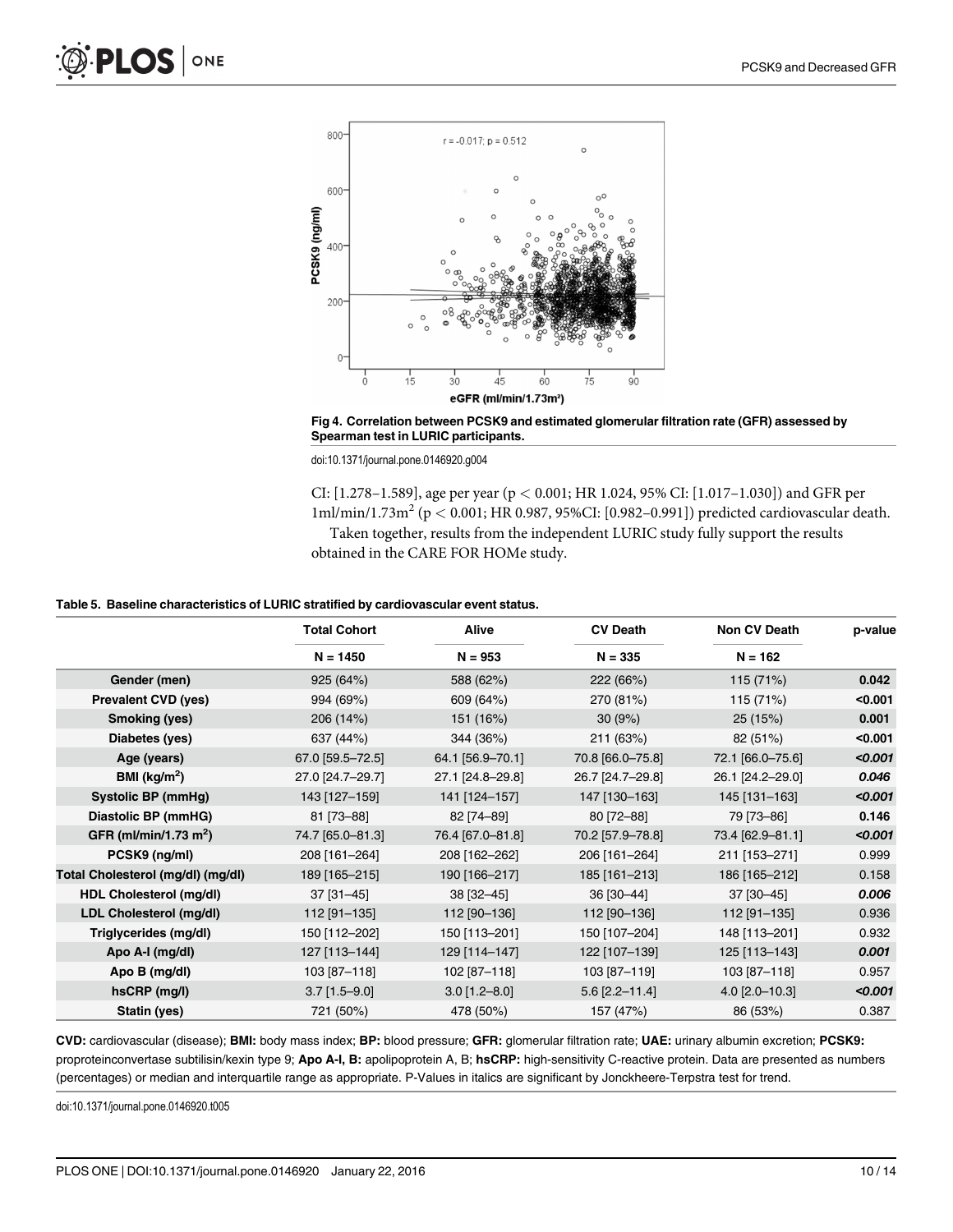



#### **Discussion**

The two main findings obtained in the two study cohorts are that the degree of renal function impairment has no effect on total PCSK9 plasma concentrations. In addition, PCSK9 levels did not predict cardiovascular outcomes in patients with GFR between 15 and 90 ml/min/1.73m<sup>2</sup>.

To the best of our knowledge this is by far the largest analysis of PCSK9 plasma concentrations in patients with decreased GFR accompanied by validation in an independent cohort.

In cross-sectional analyses, PCSK9 was associated with BMI, total cholesterol, Apo B, Apo A-I and triglycerides in the overall CARE FOR HOMe cohort, which is in line with findings from the community-based Dallas Heart Study [20]. Statins increase PCSK9 levels by activating the sterol regulatory element-binding protein-2 (SREBP2), which in turn increases expression of PCSK9 [11,21]. Therefore, patients not on statins and statin-users were assessed separately. In these analyses, the associations between PCSK9 and other lipid parameters remained robust. As expected, we found higher PCSK9 levels among statin users compared to non-statin users. Findings obtained from LURIC were consistent. We therefore conclude that kidney function, assessed as GFR, has no major impact on PCSK9 concentrations.

The lack of an association between PCSK9 levels with CV outcome in patients with decreased GFR differs from findings in the general population where genetically determined lower PCSK9 levels are associated with lower LDL-C levels and consecutively lower CV risk in the Atherosclerosis in Risk in Communities study (ARIC) [22]. Similarly, PCSK9 correlates with CV risk in patients with stable coronary artery disease [23]. Of note, the ARIC study enrolled a study population in the setting of primary prevention and no information on kidney function was given in this analysis [22], whereas in the cohort of patients with stable coronary artery disease CKD was defined as an exclusion criterion [23]. In contrast, the CARE FOR HOMe study represents a referred CKD patient population with 30% of patients having prevalent CV disease. Therefore differences in study design and study populations might account for these different findings, since patients with CKD are characterized by specific metabolic and lipidologic alterations.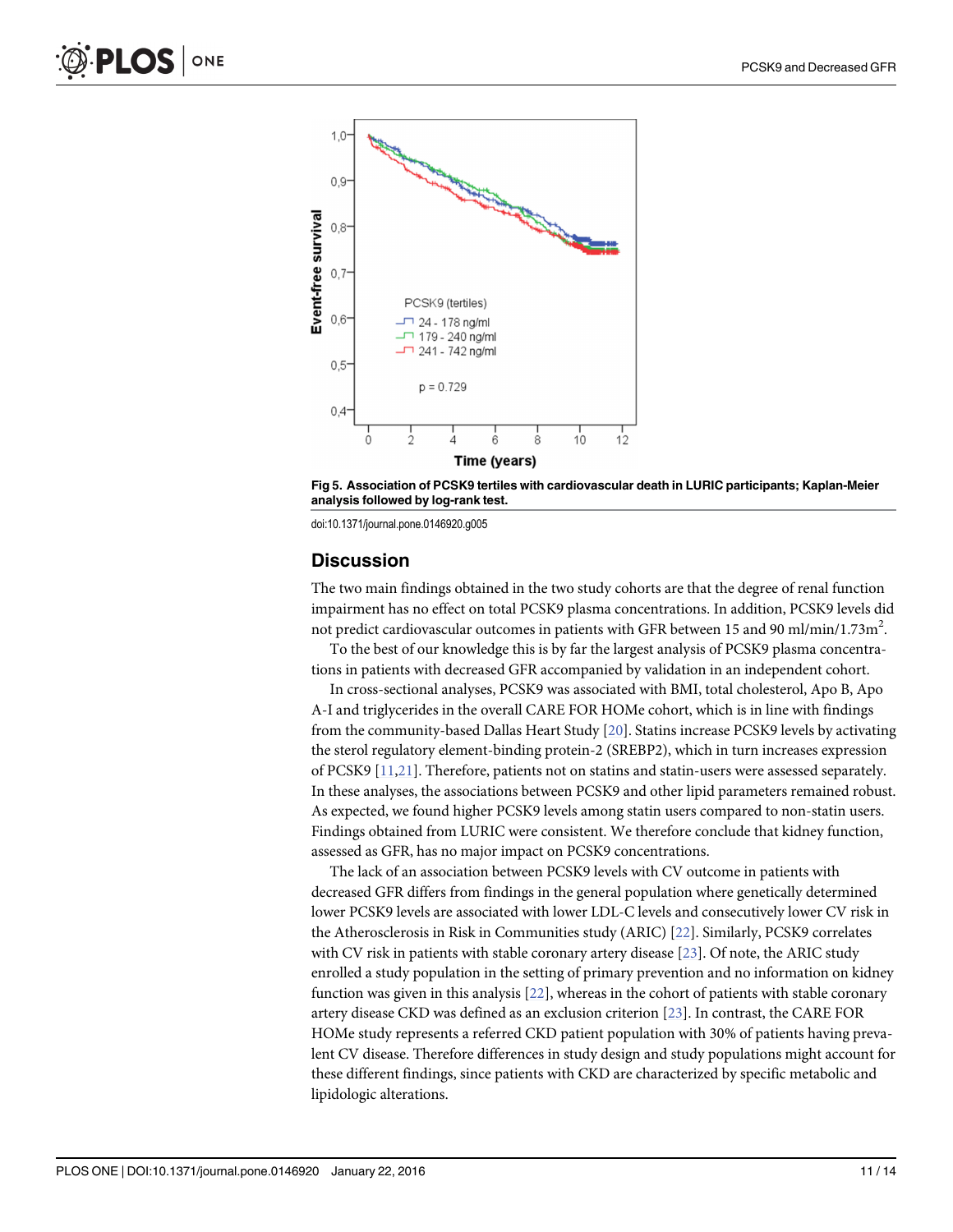Of note, proteinuria is a further important modifier of uremic dyslipidemia leading to a distinct dyslipidemia in CKD patients characterised by increased total- and LDL cholesterol [7]. Two previous reports in smaller groups ( $n = 15$  Korean patients with nephrotic syndrome, i.e. proteinuria  $>$ 3.5g/d, and n = 39 patients from the Netherlands with protein excretion of 1.9 [0.9–3.3] g/day) of patients with marked proteinuria observed rises in PCSK9 [24,25]. We did not find a correlation between urinary albumin excretion and PCSK9 levels. Of note, the level of urinary albumin excretion was only in the range of microalbuminuria in CARE FOR HOMe (median: 35, IQR [8–193] mg/g creatinine) thus making it difficult to compare these two studies with CARE FOR HOMe. These studies are complemented by a third study in 66 haemodialysis patients in whom PCSK9 concentrations were measured and compared to non-CKD patients [26]. Approximately half of the haemodialysis patients were taking statins; the overall haemodialysis cohort had significantly lower LDL-C levels and lower PCSK9 concentrations compared to non-CKD patients, however when stratifying haemodialysis patients according to statin intake, PCSK9 concentrations between haemodialysis patients on statins and non-CKD patients did not differ significantly.

Taken together, based on the lack of an effect of GFR on PCSK9 in CARE FOR HOMe and LURIC we would expect equal LDL-C lowering in CKD compared to non-CKD populations by pharmacologic inhibition of PCSK9.

#### Study strengths and limitations

Statin intake in nearly half of the study participants in CARE FOR HOMe and LURIC could be regarded as a limitation, since statins modify PCSK9 concentrations. However, analyses stratified according to statin intake did not materially change the results. More importantly, this high prevalence of statin intake represents current medical practice in a real life setting in which anti-PCSK9 agents potentially would be used.

Outcome definitions in CARE FOR HOMe and LURIC differed because the studies were performed independently, which is a potential limitation of our analysis. As we present data from cohort studies we are not able to draw a conclusion on potential mechanisms and causality.

A particular strength of our study is complete follow-up in both studies and validation in a second independent cohort of LURIC participants with GFR between 15 and 90 ml/min/ 1.73  $m^2$ . Obviously, the question whether inhibition of PCSK9 is able to reduce CV events in patients with impaired renal function cannot be answered from our data.

#### **Conclusions**

In conclusion, our study confirms that patients with decreased GFR present with specific lipid abnormalities that differ from other secondary prevention populations. Since renal impairment can predispose to statin side effects and increased risk of statin intolerance [27], alternative LDL lowering drugs might be useful for patients with decreased GFR.

Whether PCSK9 inhibitors represent such an alternative should be prospectively tested.

#### Acknowledgments

The technical assistance of Marie-Theres Blinn, Martina Wagner, Ellen Becker, Simone Jäger, Lusik Balayan and Sabine Paulitsch is greatly acknowledged.

Esther Herath, Anja Weihrauch, Franziska Flügge and Pagah Shafein contributed to patient recruitment, and Annette Offenhäußer coordinated follow-up visits.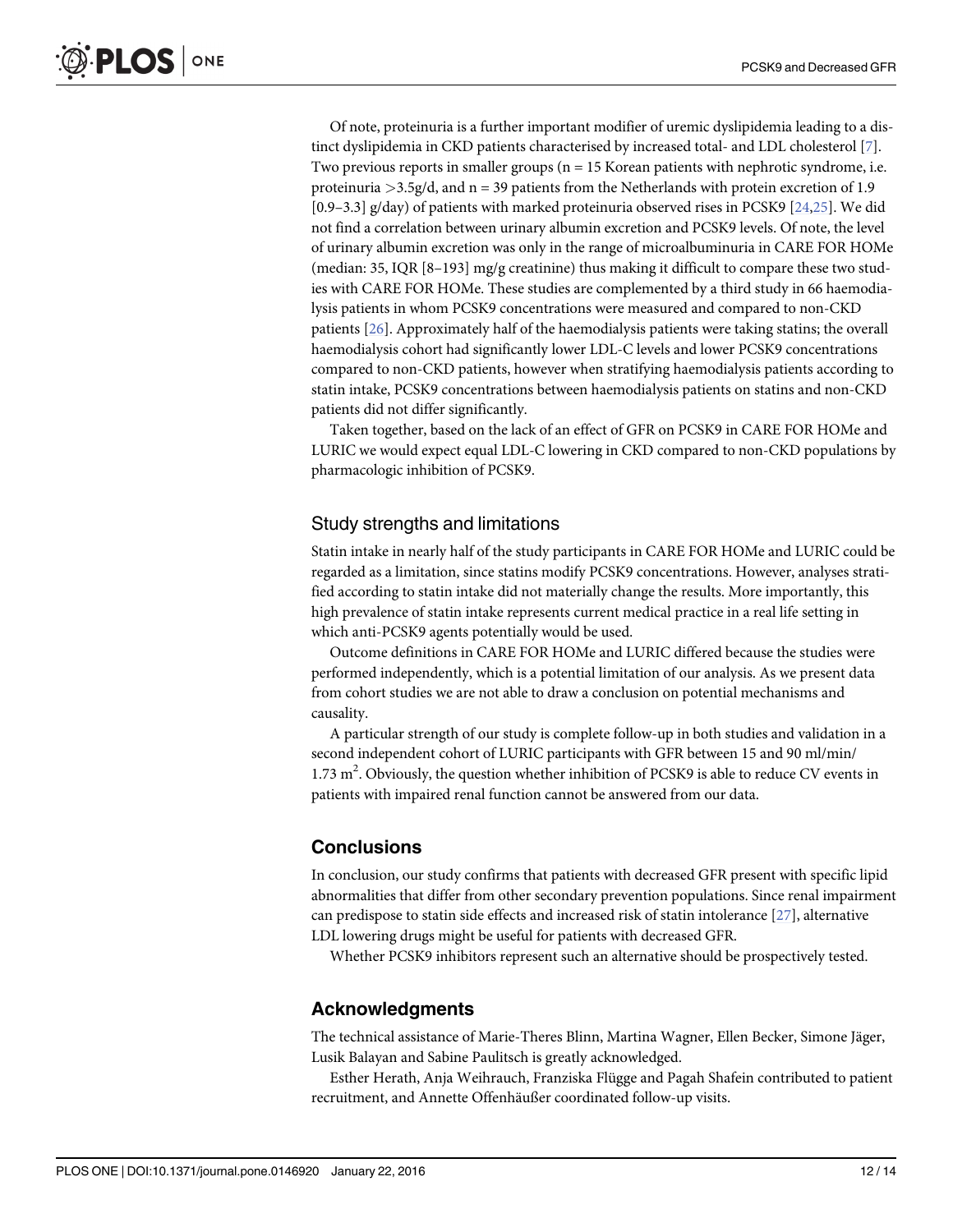### <span id="page-12-0"></span>Author Contributions

Conceived and designed the experiments: KSR GHH GS MEK SS IE SL CW AMZ DF MB WM HS UL. Performed the experiments: CW AMZ WM HS UL. Analyzed the data: KSR GHH GS MEK SS IE SL CW AMZ DF MB WM UL. Contributed reagents/materials/analysis tools: MEK CW WM HS UL. Wrote the paper: KSR GHH GS MEK CW WM HS UL.

#### References

- 1. Gansevoort RT, Correa-Rotter R, Hemmelgarn BR, Jafar TH, Heerspink HJ, Mann JF, et al. (2013) Chronic kidney disease and cardiovascular risk: epidemiology, mechanisms, and prevention. Lancet 382: 339–352. doi: [10.1016/S0140-6736\(13\)60595-4](http://dx.doi.org/10.1016/S0140-6736(13)60595-4) PMID: [23727170](http://www.ncbi.nlm.nih.gov/pubmed/23727170)
- 2. Heine GH, Ortiz A, Massy ZA, Lindholm B, Wiecek A, Martinez-Castelao A, et al. (2012) Monocyte subpopulations and cardiovascular risk in chronic kidney disease. Nature reviews Nephrology 8: 362–369. doi: [10.1038/nrneph.2012.41](http://dx.doi.org/10.1038/nrneph.2012.41) PMID: [22410492](http://www.ncbi.nlm.nih.gov/pubmed/22410492)
- 3. Heine GH, Nangaku M, Fliser D (2013) Calcium and phosphate impact cardiovascular risk. European heart journal 34: 1112–1121. doi: [10.1093/eurheartj/ehs353](http://dx.doi.org/10.1093/eurheartj/ehs353) PMID: [23109644](http://www.ncbi.nlm.nih.gov/pubmed/23109644)
- 4. Muntner P, He J, Astor BC, Folsom AR, Coresh J (2005) Traditional and nontraditional risk factors predict coronary heart disease in chronic kidney disease: results from the atherosclerosis risk in communities study. Journal of the American Society of Nephrology: JASN 16: 529–538. PMID: [15625072](http://www.ncbi.nlm.nih.gov/pubmed/15625072)
- 5. Rogacev KS, Pinsdorf T, Weingartner O, Gerhart MK, Welzel E, van Bentum K, et al. (2012) Cholesterol synthesis, cholesterol absorption, and mortality in hemodialysis patients. Clinical journal of the American Society of Nephrology: CJASN 7: 943–948. doi: [10.2215/CJN.05170511](http://dx.doi.org/10.2215/CJN.05170511) PMID: [22461539](http://www.ncbi.nlm.nih.gov/pubmed/22461539)
- 6. Riwanto M, Landmesser U (2013) High-density lipoproteins and Endothelial Functions: Mechanistic Insights and Alterations in Cardiovascular Disease. Journal of lipid research.
- 7. Vaziri ND (2006) Dyslipidemia of chronic renal failure: the nature, mechanisms, and potential consequences. American journal of physiology Renal physiology 290: F262–272. PMID: [16403839](http://www.ncbi.nlm.nih.gov/pubmed/16403839)
- 8. Baigent C, Landray MJ, Reith C, Emberson J, Wheeler DC, Tomson C, et al. (2011) The effects of lowering LDL cholesterol with simvastatin plus ezetimibe in patients with chronic kidney disease (Study of Heart and Renal Protection): a randomised placebo-controlled trial. Lancet 377: 2181–2192. doi: [10.](http://dx.doi.org/10.1016/S0140-6736(11)60739-3) [1016/S0140-6736\(11\)60739-3](http://dx.doi.org/10.1016/S0140-6736(11)60739-3) PMID: [21663949](http://www.ncbi.nlm.nih.gov/pubmed/21663949)
- 9. Fellstrom BC, Jardine AG, Schmieder RE, Holdaas H, Bannister K, Beutler J, et al. (2009) Rosuvastatin and cardiovascular events in patients undergoing hemodialysis. The New England journal of medicine 360: 1395–1407. doi: [10.1056/NEJMoa0810177](http://dx.doi.org/10.1056/NEJMoa0810177) PMID: [19332456](http://www.ncbi.nlm.nih.gov/pubmed/19332456)
- 10. Wanner C, Krane V, Marz W, Olschewski M, Mann JF, Ruf G, et al. (2005) Atorvastatin in patients with type 2 diabetes mellitus undergoing hemodialysis. The New England journal of medicine 353: 238– 248. PMID: [16034009](http://www.ncbi.nlm.nih.gov/pubmed/16034009)
- 11. Urban D, Poss J, Bohm M, Laufs U (2013) Targeting the proprotein convertase subtilisin/kexin type 9 for the treatment of dyslipidemia and atherosclerosis. Journal of the American College of Cardiology 62: 1401–1408. doi: [10.1016/j.jacc.2013.07.056](http://dx.doi.org/10.1016/j.jacc.2013.07.056) PMID: [23973703](http://www.ncbi.nlm.nih.gov/pubmed/23973703)
- 12. Stenvinkel P (2010) Chronic kidney disease: a public health priority and harbinger of premature cardiovascular disease. Journal of internal medicine 268: 456–467. doi: [10.1111/j.1365-2796.2010.02269.x](http://dx.doi.org/10.1111/j.1365-2796.2010.02269.x) PMID: [20809922](http://www.ncbi.nlm.nih.gov/pubmed/20809922)
- 13. Rogacev KS, Pickering JW, Seiler S, Zawada AM, Emrich I, Fliser D, et al. (2013) The CKD-EPI equation incorporating both cystatin C and creatinine best predicts individual risk: a cohort study in 444 patients with chronic kidney disease. Nephrology, dialysis, transplantation: official publication of the European Dialysis and Transplant Association—European Renal Association.
- 14. Seiler S, Rogacev KS, Roth HJ, Shafein P, Emrich I, Neuhaus S, et al. (2014) Associations of FGF-23 and sKlotho with Cardiovascular Outcomes among Patients with CKD Stages 2–4. Clinical journal of the American Society of Nephrology: CJASN.
- 15. Rogacev KS, Zawada AM, Emrich I, Seiler S, Bohm M, Fliser D, et al. (2014) Lower Apo A-I and Lower HDL-C Levels Are Associated With Higher Intermediate CD14++CD16+ Monocyte Counts That Predict Cardiovascular Events in Chronic Kidney Disease. Arterioscler Thromb Vasc Biol 34: 2120–2127. doi: [10.1161/ATVBAHA.114.304172](http://dx.doi.org/10.1161/ATVBAHA.114.304172) PMID: [25060791](http://www.ncbi.nlm.nih.gov/pubmed/25060791)
- 16. Thygesen K, Alpert JS, White HD, Joint ESCAAHAWHFTFftRoMI (2007) Universal definition of myocardial infarction. Eur Heart J 28: 2525–2538. PMID: [17951287](http://www.ncbi.nlm.nih.gov/pubmed/17951287)
- 17. Seiler S, Rogacev KS, Roth HJ, Shafein P, Emrich I, Neuhaus S, et al. (2014) Associations of FGF-23 and sKlotho with cardiovascular outcomes among patients with CKD stages 2–4. Clin J Am Soc Nephrol 9: 1049–1058. doi: [10.2215/CJN.07870713](http://dx.doi.org/10.2215/CJN.07870713) PMID: [24677555](http://www.ncbi.nlm.nih.gov/pubmed/24677555)